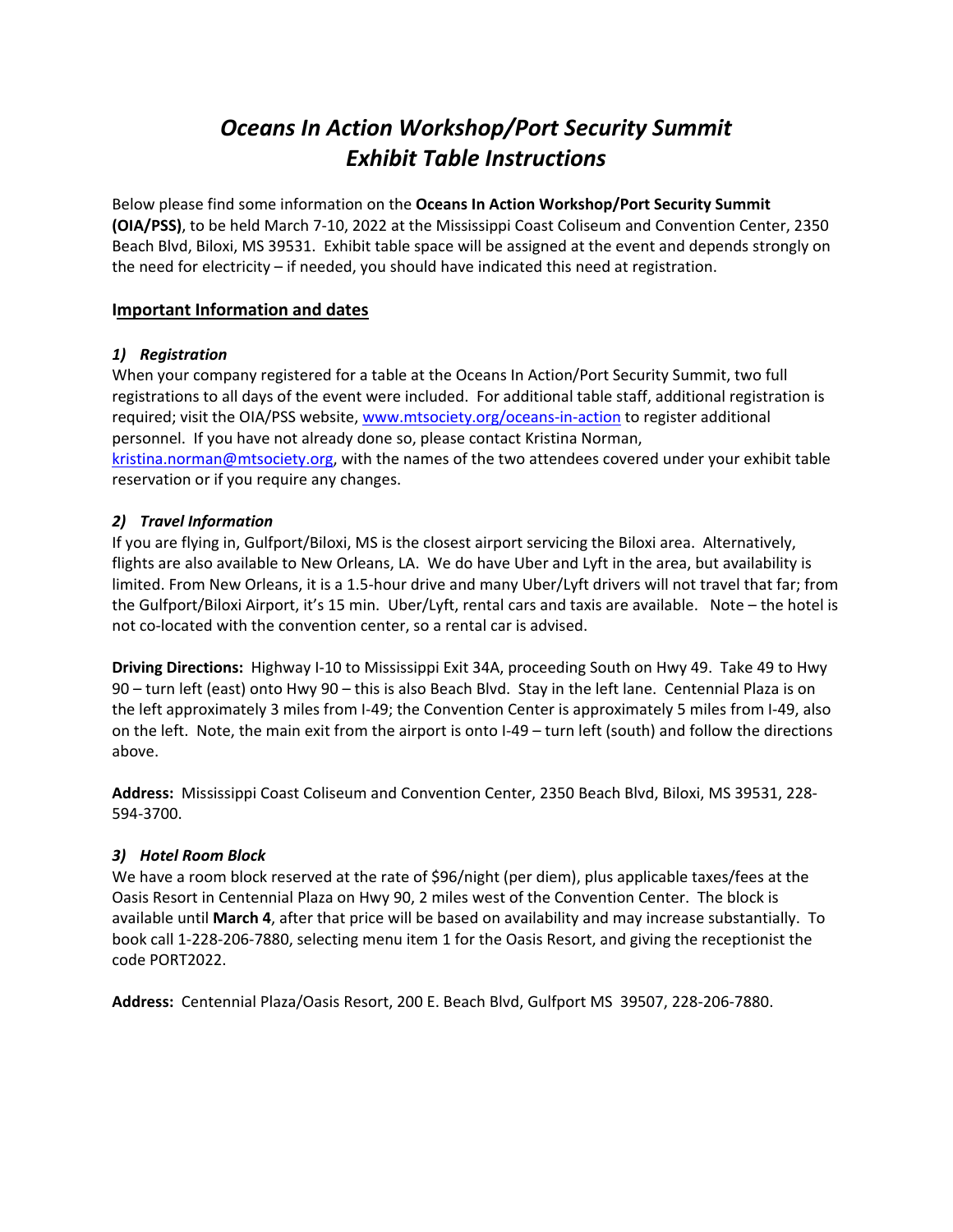#### *4) Mailing address*

If you need to mail any of your company's table materials to the event, they need to be mailed to the hotel and transported to the Convention Center, please use the following address:

> Centennial Plaza/Oasis Resort 200 E. Beach Blvd Gulfport MS 39507 Guest: Your Name and Company Name Oceans In Action/Port Security Summit Meeting Planner: MTS/Laurie Jugan August 30‐Sept 2, 2021 Hotel POC: Angie Dearman

 **Please note that we will not be able to handle oversized or heavy shipments at this venue.** All exhibits must be carried/rolled in. Heavy lift is not available and the area in the convention center cannot accommodate heavy systems on the exhibit floor. Models, videos, and other representations are encouraged. We invite anyone wishing to display their heavy or oversized system to do so during the March 9<sup>th</sup> "Demonstration" or "ANTX" Day. Please contact Jason McKenna, jason.mckenna@usm.edu for more information.

#### *5) Set‐up and Tear‐down*

- An exhibit table comes with an 8‐ft table, covered and skirted, and two chairs. Electricity is available, please bring your own power cords. If you signed up for electricity while registering, we will place your table in the room with access to an outlet. If you need electricity and did not indicate that when registering, let MTS's Kristina Norman (kristina.norman@mtsociety.org) know and we will make every attempt to accommodate all requests.
- We are working on a sponsor for WIFI in the meeting/exhibit room. If sponsored, it will be available throughout the ballroom and the lobby assigned to our event. If not sponsored, we will be unable to provide this to our attendees and use of individual hot spots may be recommended.
- The event begins at 1:00pm on Monday, March 7, and exhibit tables are in the same room as the speakers/audience. You will be able to set up exhibit materials at your table beginning at 9:00am that morning. If you need other arrangements, please contact Laurie Jugan, laurie.jugan@mset.org.
- We would like all tables set up no later than 12:30pm on Monday.
- Break down will be following the speakers on March 10 the event is scheduled to end just after 4:00pm. Out of respect for the speakers on the  $10<sup>th</sup>$ , we ask you do not break down until after 4:00pm that day. If you must leave early, please arrange to break down during lunch or a break – please do not break down during the speaker program. Materials and equipment from tables must be removed from the building no later than 6:30pm.
- We will coordinate shipping of pre‐paid packages (UPS or FedEx) back to your company with pick‐up on Friday, March 11<sup>th</sup> from the Convention Center.

# *6) Security*

We ask you do not leave any valuable materials or equipment at your table overnight. Internal and external doors will be locked, but we will not have manned security overnight.